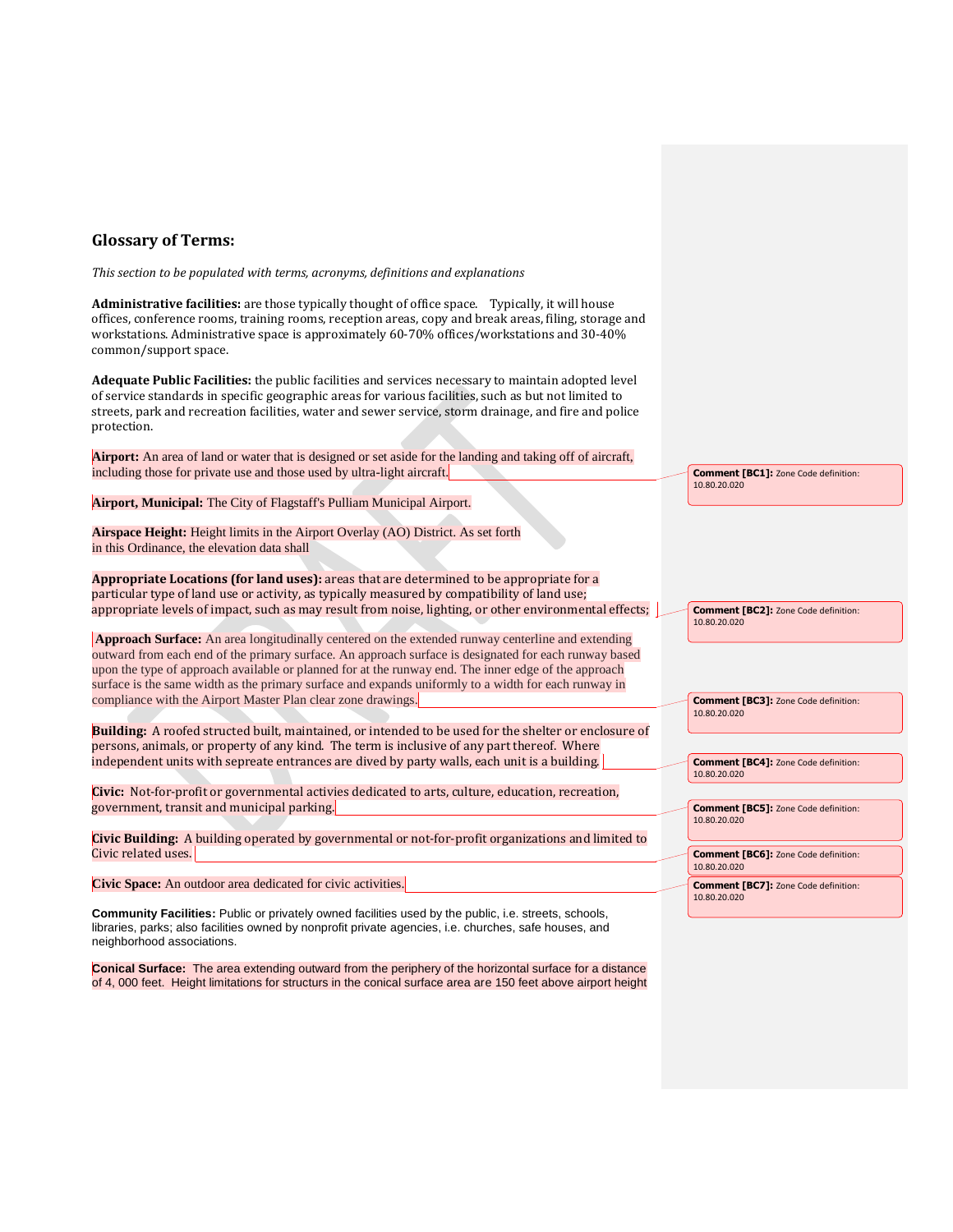at the inner boundary and increase one foot vertically for every 20 feet horizontally to a height of 350 feet above airport height at the outer boundary.

**Context:** refers to the significant development, or resources, of the property itself, the surrounding properties, and the neighborhood. Development is contextual if designed to complement the surrounding significant visual and physical characteristics, is cohesive and visually unobtrusive in terms of scale, texture, and continuity, and if it maintains the overall patterns of development. Compatibility utilizes the basic design principles of composition, rhythm, emphasis, transition, simplicity, and balance of the design with the surrounding environment.

**Design Standards:** standards and regulations pertaining to the physical development of site including requirements pertaining to yards, heights, lot area, fences, walls, landscaping area, access, parking, signs, setbacks, and other physical requirements.

**Design Traditions of Flagstaff:** – A term that generally refers to the built architectural and engineering works that predate World War II, that were vernacular, small scale, simple in form, practical, and built from locally available materials - even in Downtown where the builders were emulating the facades of other regions. Buildings of this era are generally dominated by masonry construction (including its inherent historic proportions and details), limited concrete, wood and heavy timber, and ironworks. The level of design refinement tended towards more rustic in the outlying areas and more formal closer to downtown. Outside influences included farmhouse, Victorian, and Craftsman home designs, Midwestern downtowns, the railroad industry, and parkitecture. Notably this term does not refer to specific architectural styles, but rather to more timeless ways of building that are equally applicable to new architecture and engineering. See page 4 for overall aesthic contributions, and pages 18 and 19 for the reference of different design 'eras'. Also see 'context'.

**Disaster Preparedness Shelter:** Structure(s) used during such instances where there is an imminent loss to sleeping areas identified through a declaration of threat, disaster, or emergency by means of a natural disaster, or other identified community threat. The shelter may or may not have food preparation or shower facilities.

**Emergency Services**: Services to the public for emergencies and related buildings or garages (e.g., ambulance, fire, police and rescue).

**Emergency Shelter:** A type of homeless shelter that provides temporary housing on a first-come, firstserved basis where clients must leave in the morning and have no guaranteed bed for the next night OR provide beds for a specific period of time, regardless of whether or not clients leave the building. Facilities that provide temporary shelter during extremely cold weather (such as churches) are also included.

**Floodplain:** Any areas in a watercourse that have been or may be covered partially or wholly by floodwater from a one hundred-year flood. For the purposes of this Zoning Code, floodplain areas shall be considered as one of the following types:

1. **Urban Floodplains:** Delineated floodplain areas that are located indeveloped urban areas of the City.

2. **Rural Floodplains:** Delineated floodplain areas that are essentially open space and natural land uses and are unsuitable for urban development purposes due to poor natural soil conditions and periodic flood inundation.

**Comment [BC8]:** Zone Code definition: 10.80.20.020

**Comment [BC9]:** Zone Code definition: 10.80.20.020

**Comment [BC10]:** Zone Code definition: 10.80.20.020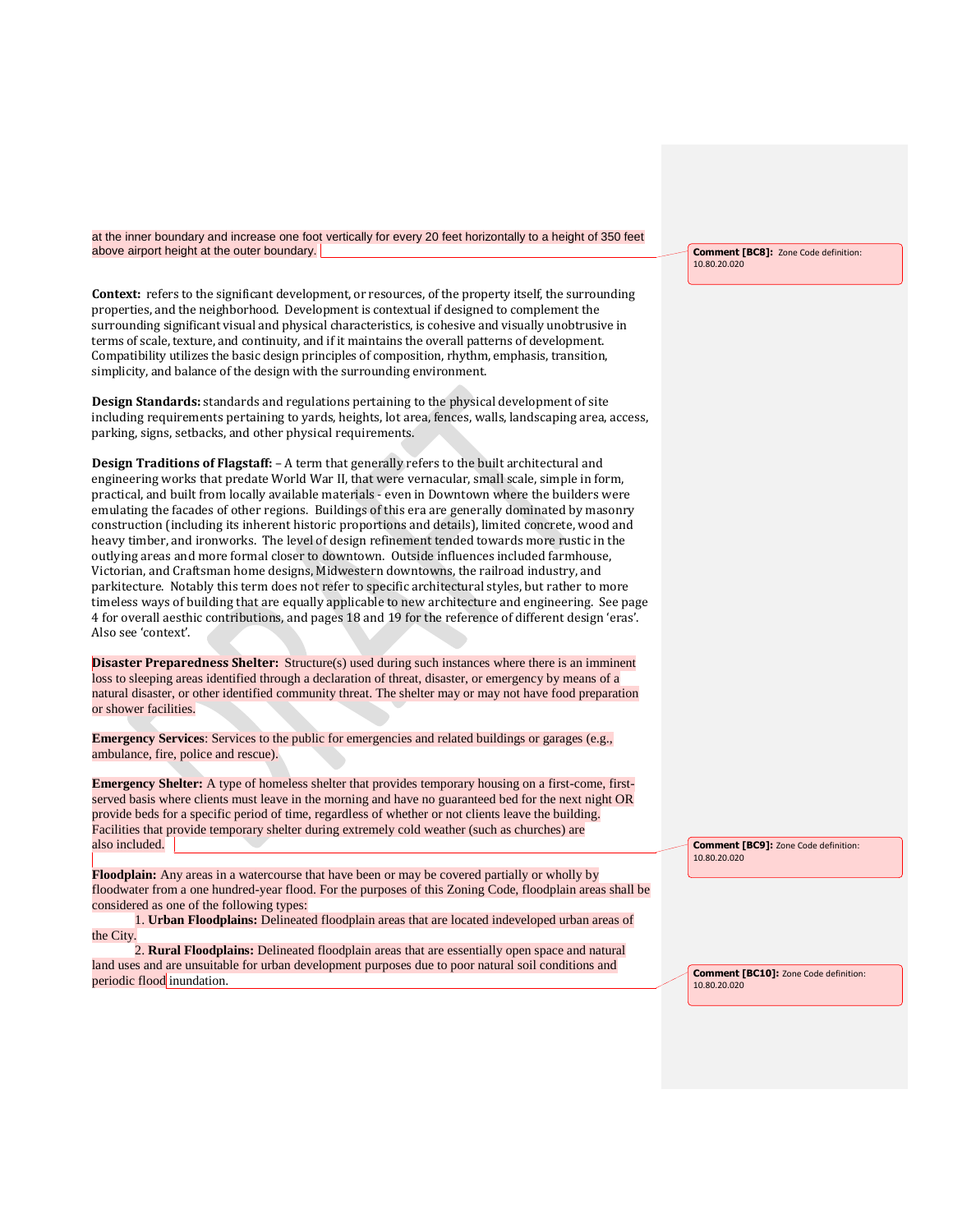**Governmental Service and Maintenance Facilities:** Facilities that support the maintenance and servicing activities of governmental owned land, property and buildings.

**Government Offices:** Includes governmental office buildings and grounds.

**Green:** A civic space type for unstructured recreation that may be spatially defined by landscaping rather than building frontages.

**Infill:** the development of new housing or other uses on vacant lands and scattered vacant sites within or close to already built up areas.

**Hospital:** An institution, place, building, or agency, public or private, whether organized for profit or not, devoted primarily to the maintenance and operation of facilities for the diagnosis and treatment or care of two or more unrelated persons admitted for overnight stay or longer in order to obtain medical treatment, including obstetric, psychiatric, and nursing care of illness, disease, injury, infirmity, or deformity. The term "hospital" also includes:

- 1. Any facility which is devoted primarily to providing psychiatric and related services and programs for the diagnosis and treatment or care of two or more unrelated persons suffering from emotional or nervous illness;
- 2. All places where pregnant women are received, cared for, or treated during delivery, irrespective of the number of patients received; and

3. General and specialized hospitals, tuberculosis sanitaria, maternity homes, lying-in-homes, and homes for unwed mothers in which aid is given during delivery.

**Human Caused Hazards:** Hazards resulting from human developments or activities - such as faulty construction; poor site layout; improper location of land uses; airport approaches or high noise areas; overpumping of ground water; or use, storage, or disposal of explosive, flammable, toxic, or other dangerous materials or crime - may pose a threat to life and property and may necessitate costly public improvements.

**Meeting Facilities, Public and Private**: A facility for public or private meetings, including community centers; civic and private auditoriums; Grange halls; lodges or fraternal associations; union halls; dance, martial arts, and music studios; meeting halls for clubs and other membership organizations; and similar facilities. Also includes functionality related internal facilities such as kitchens, multi-purpose rooms and storage. Does not include conference and meeting rooms accessory and incidental to another primary use that are typically used only by on-site employees and clients and occupy less floor area on the site than the offices they support. Does not include commercial entertainment facilities or convention.

**Meeting Hall**: See "Meeting Facilities, Public and Private."

**Natural Caused Hazards: Hazards resulting from n**atural events, such as flooding, subsidence, earth faults, unstable slopes or soils, severe climatic conditions (e.g. drought, snow, rain, wind) that present a threat to life and property and may necessitate costly public improvements.

**Obstruction:** Any structure or tree which exceeds permissible height limitations or is otherwise hazardous to the landing or taking off of aircraft.

**Offices**: Premises available for the transaction of general business and services including but not limited to professional, management, financial, legal, health, social, or government offices, but excluding retail, artisan, and manufacturing uses

**Comment [BC11]:** Zone Code definition: 10.80.20.020

**Comment [BC12]:** Model definition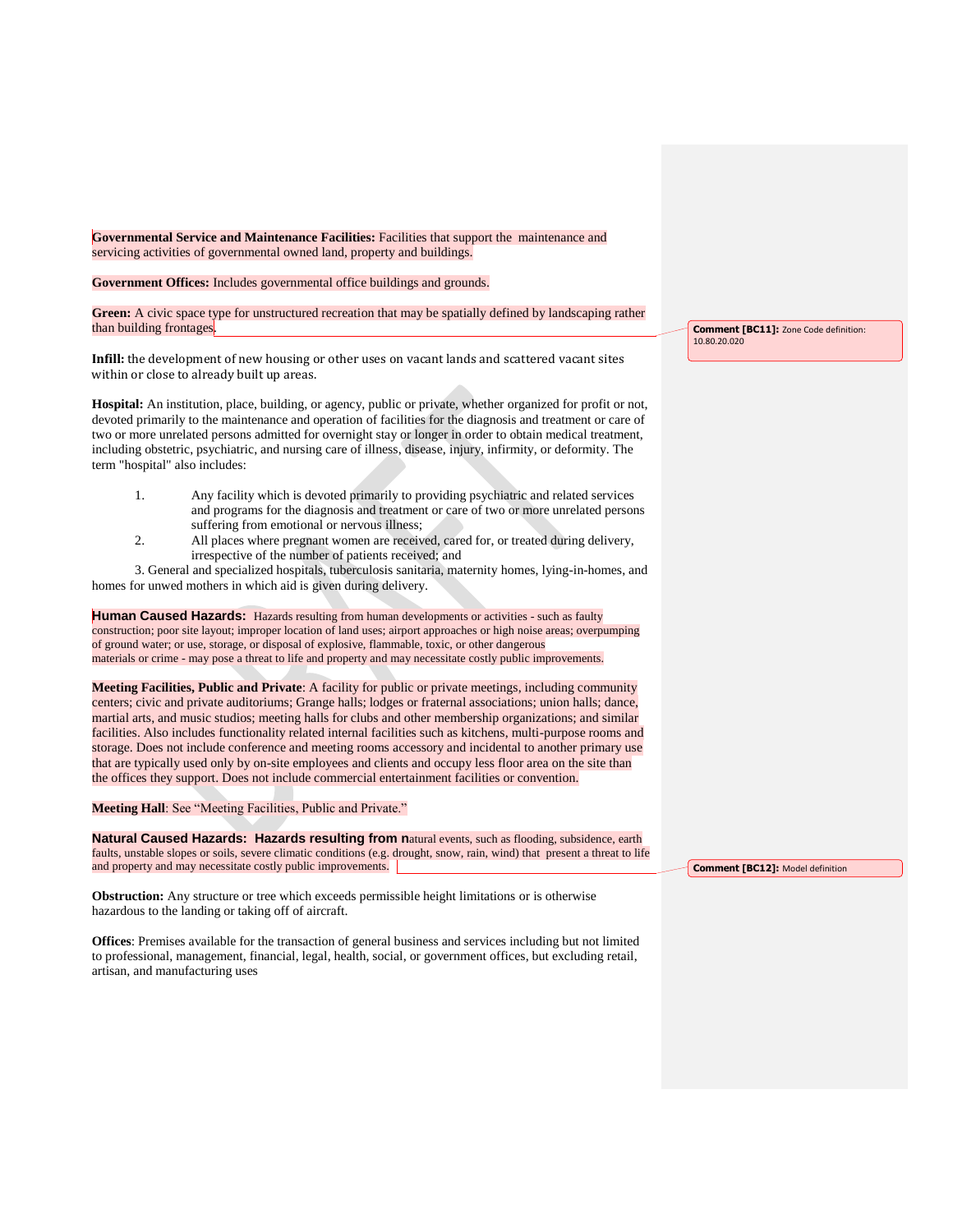**Outdoor Public Use, General**: Outdoor recreational uses include public areas for active recreational activities including, but not limited to, jogging, cycling, tot lots, playing fields, playgrounds, outdoor swimming pools, and tennis courts. Also included are recreational uses such as arboretums, nature areas, wildlife sanctuaries, picnic areas, recreation-oriented parks and other open spaces such as youth recreation camps.

**Plaza:** A civic space type designed for civic purposes and commercial activities in the more urban areas, generally paved and spatially defined by building frontages**.**

**Public Parks or Recreation Facilities:** Outdoor recreation facilities that are open to the public for passive and active recreational activity, such as pedestrian activities, hiking, and jogging; or serve as an historical, cultural or archeological attraction; playgrounds; ball parks; and allowing organized competitive activities.

**Public Sanitary Sewer:** Includes sanitary sewer systems other than individual on-site systems approved by the State or County and maintained by a public or private agency authorized to operate such systems.

**Public Services**: Government or public services, utilities and their facilities necessary to provide services for urban development. Public services include public and private utility company facilities and all government-owned facilities except offices, landfills or mining facilities.

**Public Services, Major**: Services for the public that include water treatment facility, wastewater treatment facility and other services that provide major public infrastructure services for urban development.

**Public Services, Minor**: Services for the public that include utility substations, pumping stations and other transmission and distribution facilities.

**Resiliency:**

**Runway Clear Zone:** A trapezoidal area at ground level, under the control of the airport authorities, for the purpose of protecting the safety of approaches and keeping the area clear of the congregation of people. The runway clear zone is the same width as the primary surface and begins at the end of the primary surface and is centered upon the extended runway centerline. The length and width are determined in compliance with the Airport Master Plan clear zone drawings.

**Rural Growth Boundary:** the line on a map that is used to mark lands in unincorporated areas of the county that are suitable for rural development, as well as lands to be preserved as open lands.

**School:** A public institution established for the purposes of offering instruction to pupils in programs for preschool children with disabilities, kindergarten programs or any combination of grades one through 12. Does not include preschools and child day care facilities (see "Day Care").

**School, Charter:** A public school established by contract with a district governing board, the state board of education or the state board for charter schools to provide learning that will improve pupil achievement.

**School, Private:** A nonpublic institution where instruction is imparted.

**Comment [BC13]:** Zone Code definition: 10.80.20.020

**Comment [BC14]:** Zone Code definition: 10.80.20.020

**Comment [BC15]:** This is a narrowly defined for URBAN DEVELOPMENT. Need to broaden!!!

**Comment [BC16]:** 

**Comment [BC17]:** Zone Code definition: 10.80.20.020